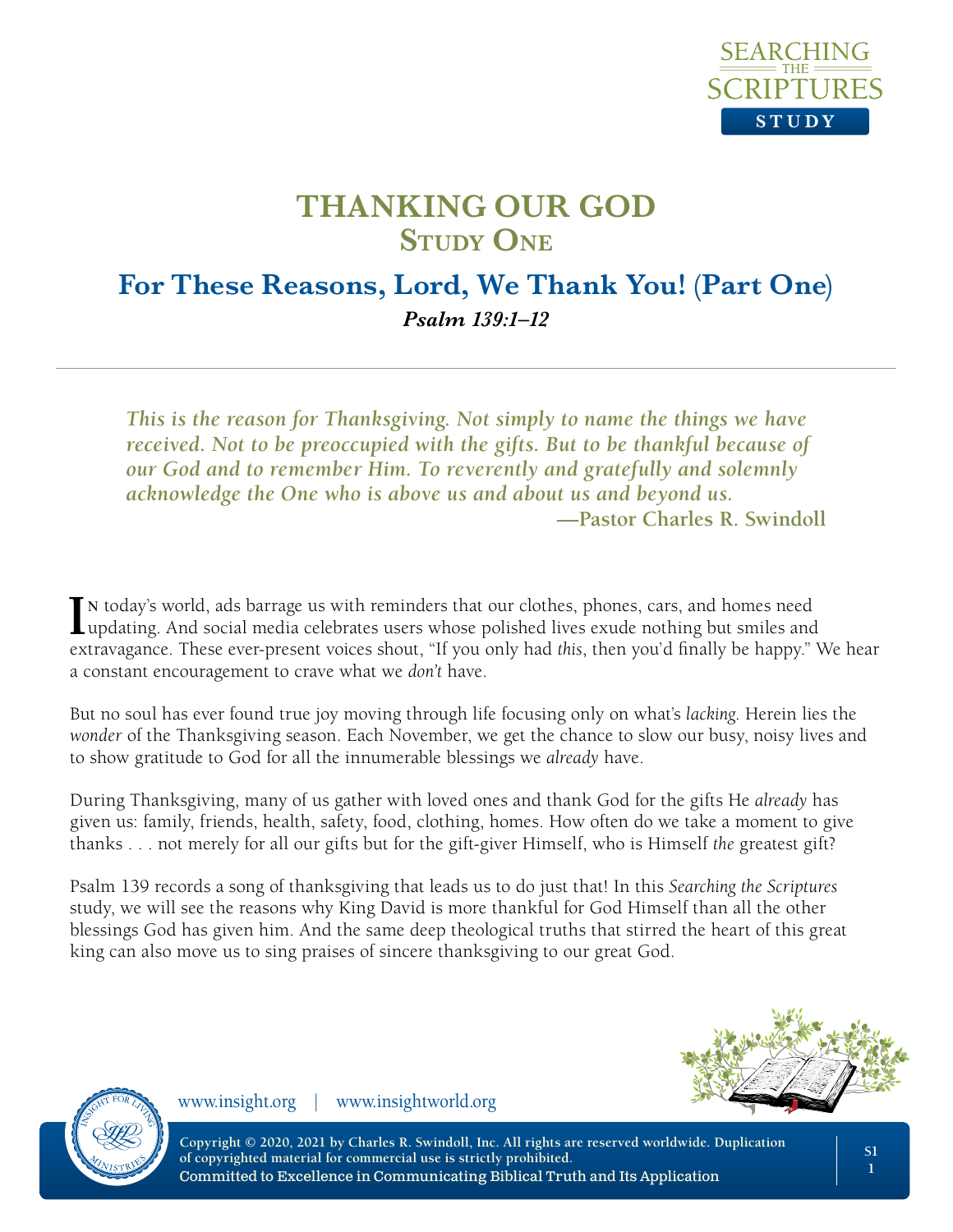

## **For These Reasons, Lord, We Thank You! (Part One)**

*Psalm 139:1–12*



## **PREPARE YOUR HEART**

Before you open God's Word today, meditate upon this prayer from Pastor Chuck. Pray it yourself, giving thanks to God for who He is:

*Thank You, Father, for Your attributes, the greatness of Your character, the magnificence of Your mercy, the glory of Your grace, the significance of Your plan, Your knowledge of us, Your presence with us. Thank You for holding fast. In Jesus' name, amen.*



## **TURN TO THE SCRIPTURES**

What is a psalm? How should we read one? We typically use different approaches for reading various genres of literature—be it a letter from a dear friend, a novel, an article from the local newspaper, or, in this case, a poem. Each *genre* of writing has its own distinctive qualities. The biblical psalms are no different.

Keep in mind the following tips as you study Psalm 139.

First, most psalms begin with a *superscription* which provides information about its context, such as the author, the occasion of its writing, or circumstances in which it typically was read. Read the *superscription* for Psalm 139. We've already discovered who wrote this psalm, but for whom was it written?

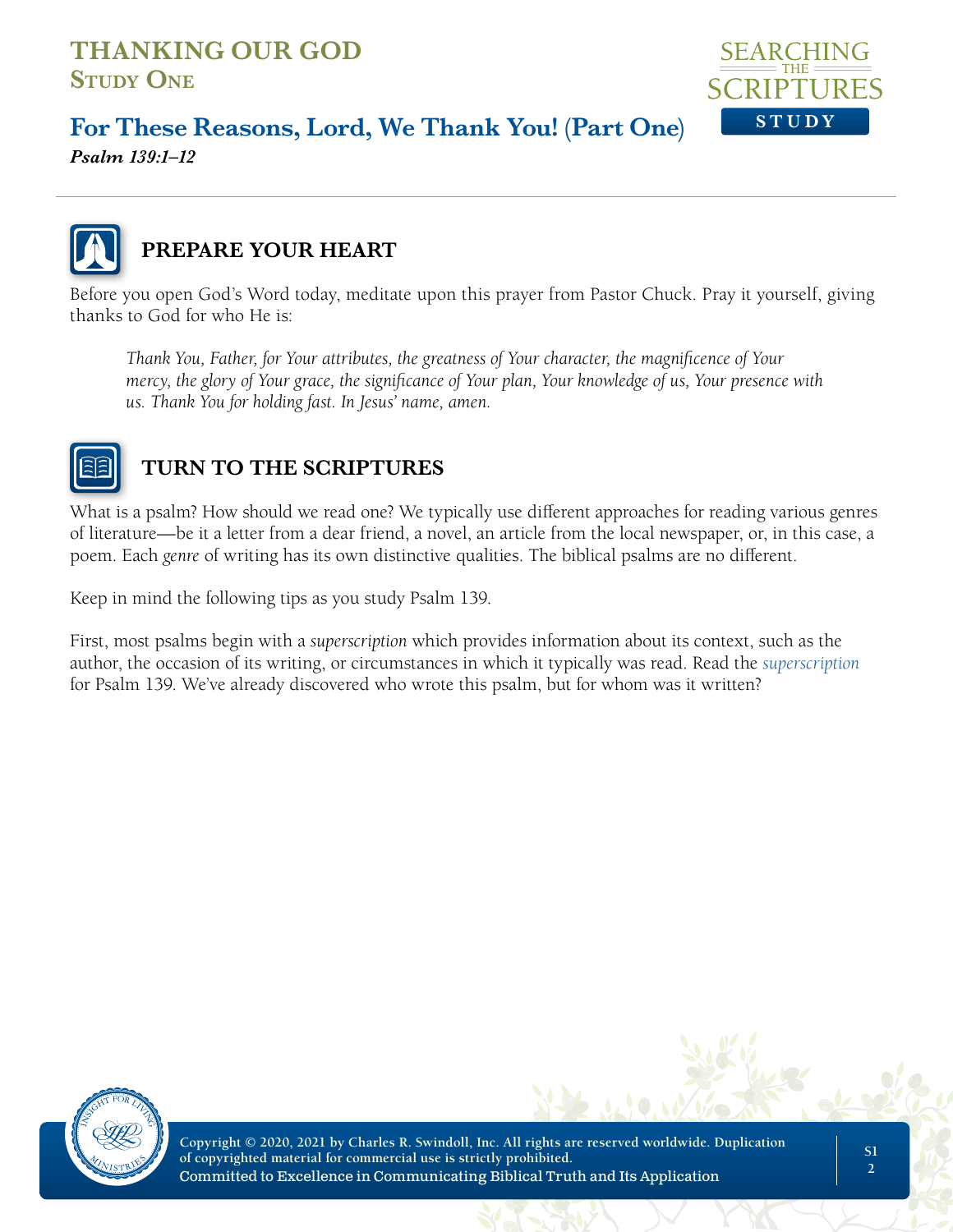

### **For These Reasons, Lord, We Thank You! (Part One)** *Psalm 139:1–12*

Next, the people of ancient Israel sang most psalms. Just like modern-day songs, psalms have verses called *stanzas*, and each stanza has a its own theme or focus. Bible translations use special spacing to highlight each stanza. How many stanzas does *Psalm 139* have? How many unique themes should we look for as we read?

Finally, each stanza is made up of parallel *verses*. These verses are sometimes *couplets* or *triplets* in which the psalmist builds upon the idea in first line with one or two additional lines. Subsequent lines might restate the original idea, create a contrast against it, or expand upon it. Breaking down this long psalm into its smaller parts will help us make sense of its meaning.

With these tips in mind, read aloud all of *Psalm 139*. As you read, imagine standing with the assembly of Israel, singing this song in worship to God.

#### **Observation: What God Knows and Where He Is**

Each psalm contains its own blend of beautiful poetry and rich theology, but before we can discern this psalm's unique meaning, we must first observe what David originally said. In his book, *Searching the Scriptures: Find the Nourishment Your Soul Needs*, Pastor Chuck shows how repetition often "is intended to build to a climax."1 Remember this as you observe!

Look again at *Psalm 139:1–12*, and write down the most-repeated words.

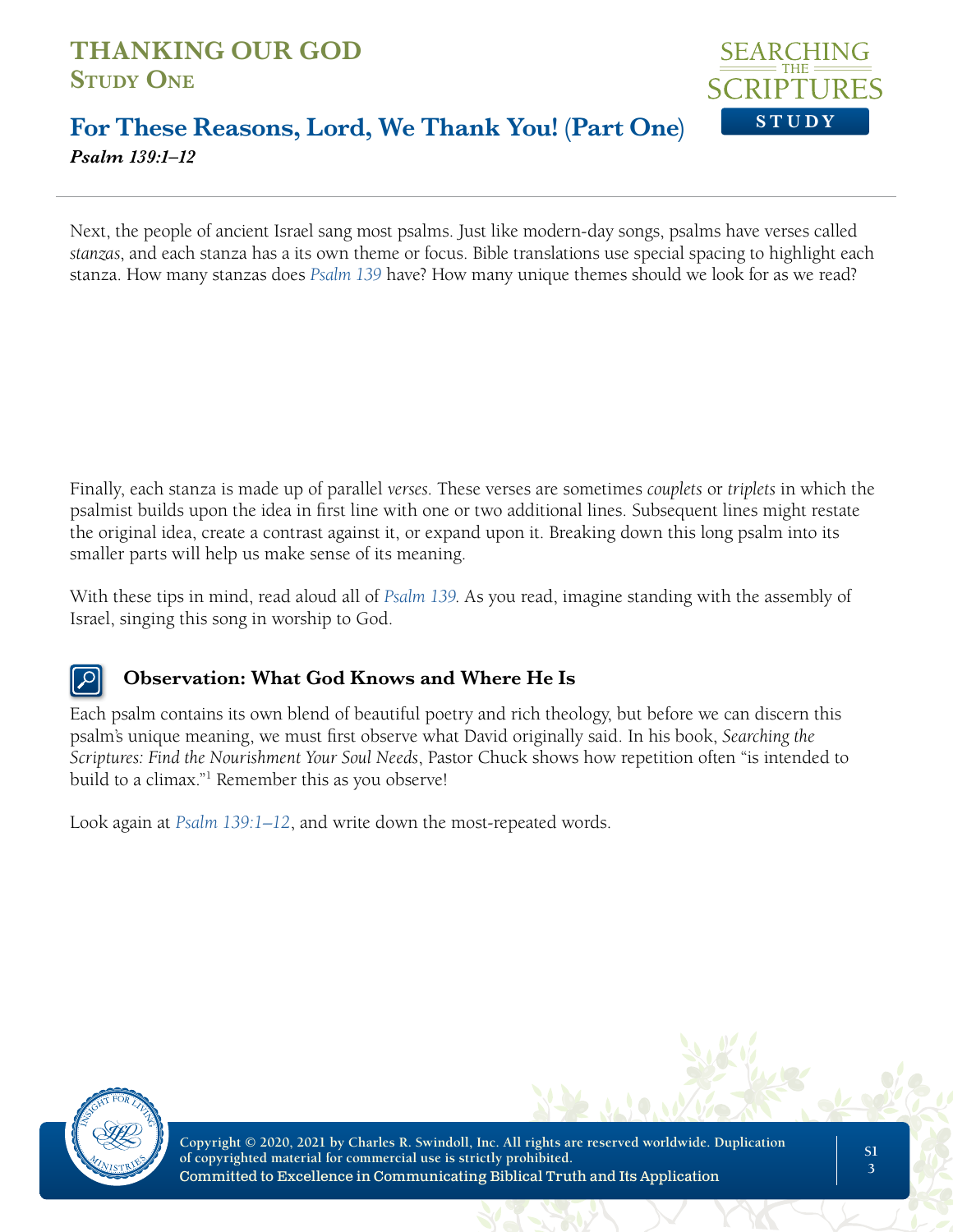

#### **For These Reasons, Lord, We Thank You! (Part One)** *Psalm 139:1–12*

To whom is this psalm addressed?

#### **What God Knows—Psalm 139:1–6**

*In the first stanza of Psalm 139*, David uses several expressions to describe what God knows about him. Chart below everything David lists:

| Verse  | What God Knows |
|--------|----------------|
| 139:2a |                |
| 139:2b |                |
| 139:3a |                |
| 139:3b |                |
| 139:4  |                |

*Omniscience means that God knows everything. He doesn't learn. He's never surprised, never shocked, never taken off guard. He knows it all—past, present, future. Everything.*  **—Pastor Chuck Swindoll**

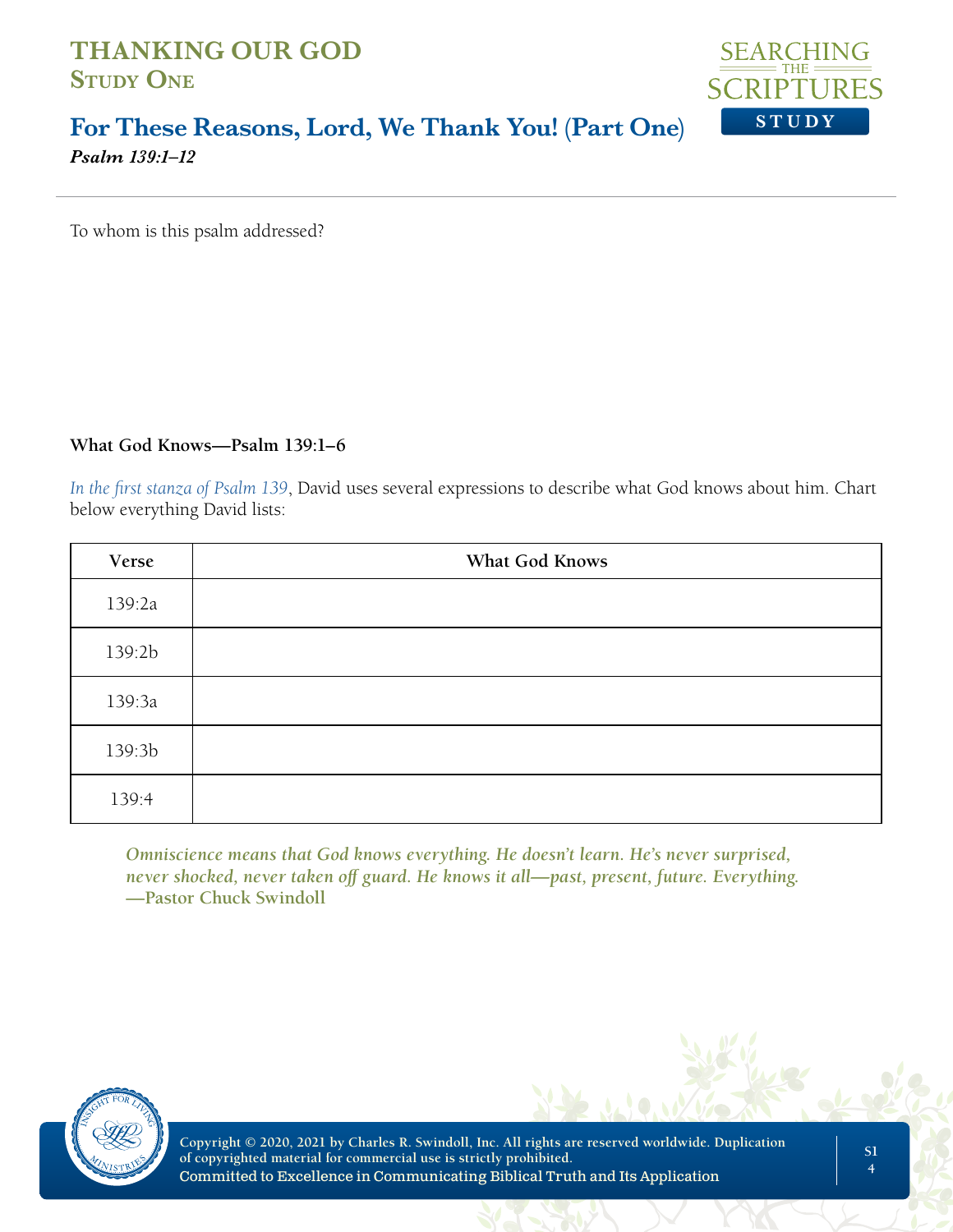

#### **For These Reasons, Lord, We Thank You! (Part One)** *Psalm 139:1–12*

#### **Where God Is Present—Psalm 139:7–12**

*The second stanza of Psalm 139* focuses on God's presence. Using the chart below, list all the places where God is present:

| Verse  | Where God Is Present |
|--------|----------------------|
| 139:8a |                      |
| 139:8b |                      |
| 139:9a |                      |
| 139:9b |                      |

According to *139:10*, how was David aware of God's constant presence? How did God's presence benefit David?

*Omnipresence. God is everywhere at the same time and at all times—any place or space in earth or heaven, under the earth, in the seas, around the earth, in the heavenlies. He is around us at all times. That will change your life if you focus on it long enough. You will never ever be away from His presence; you cannot escape God's omnipresence.*  **—Pastor Chuck Swindoll**

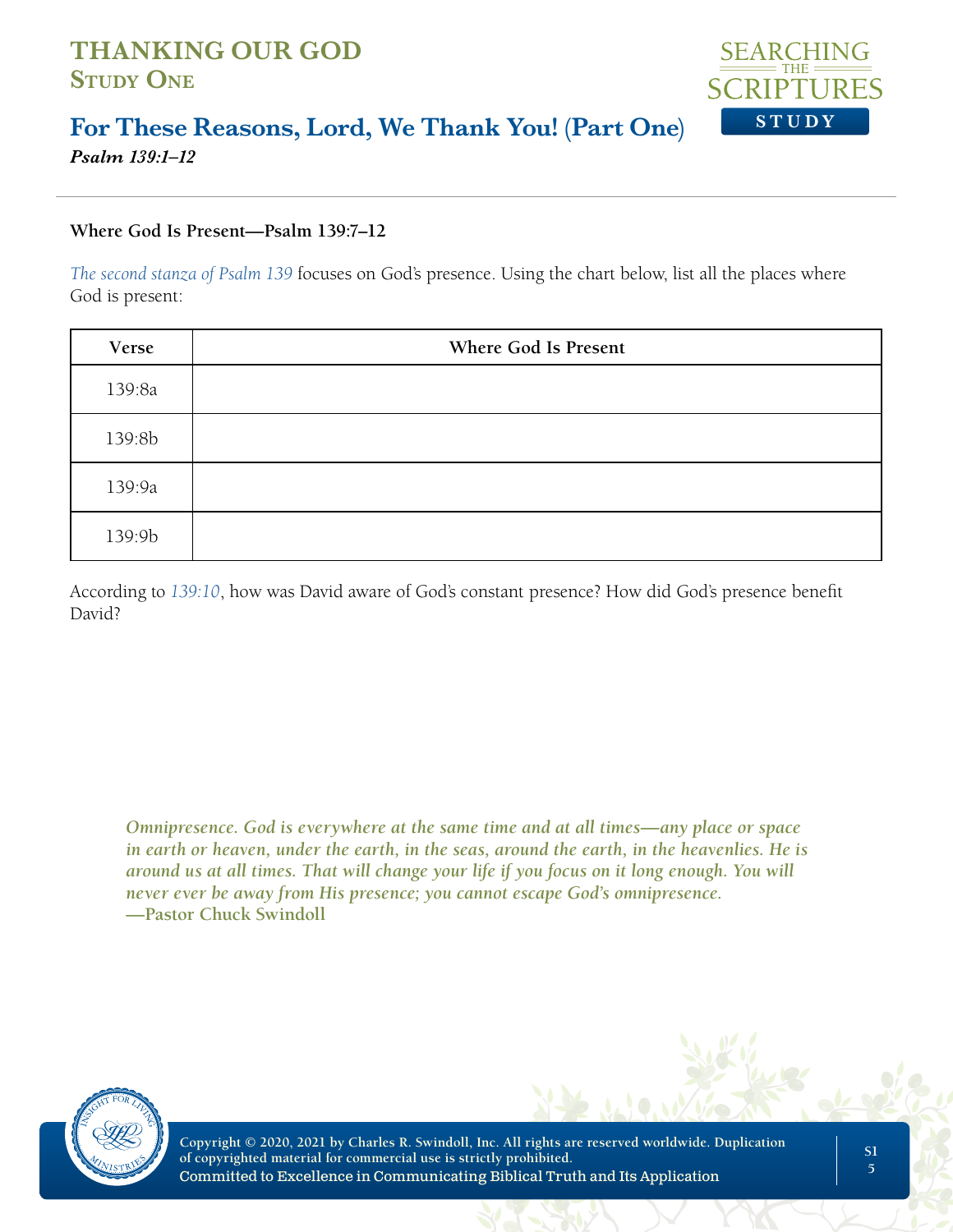

## **For These Reasons, Lord, We Thank You! (Part One)** *Psalm 139:1–12*

#### **Interpretation: God's Omniscience and Omnipresence**

Now that we've broken down Psalm 139:1–12 into its smaller parts and observed the fine details, let's look at each stanza and consider what theological truth each communicates.

David begins *Psalm 139:1* acknowledging that God has "examined" his heart. The Hebrew verb used here has a generic sense of *exploring* and is often used to describe one person *cross-examining* another. How does this term provide clarity regarding the depth of God's knowledge about David's character, thoughts, and actions?

The thought of someone knowing you this well might make you uncomfortable. Understandably so! How does David respond in *139:6* to the reality of God's all-encompassing knowledge? How is this instructive for those who follow God today?

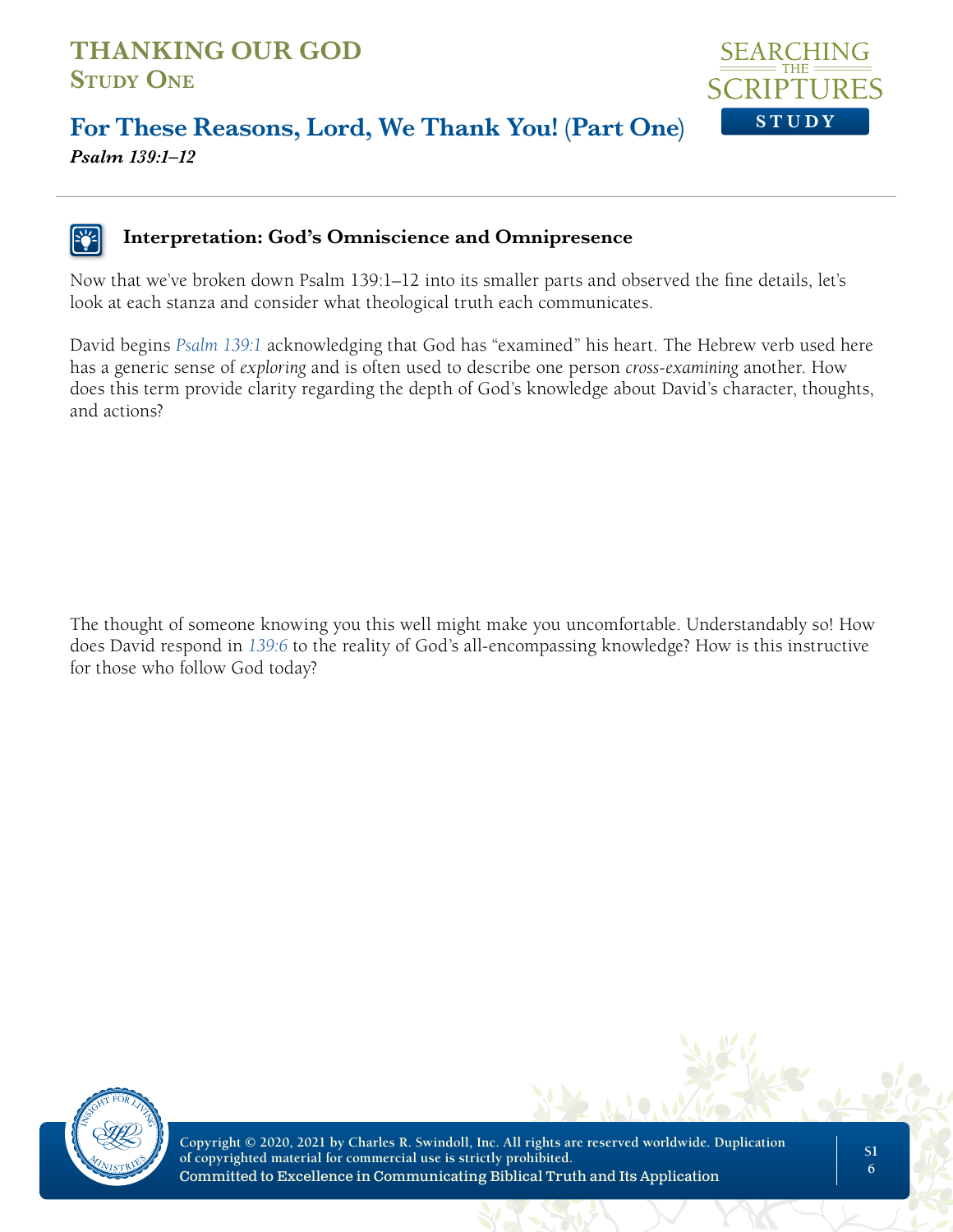

#### **For These Reasons, Lord, We Thank You! (Part One)** *Psalm 139:1–12*

What does *Psalm 139:11–12* reveal about human efforts to hide from God? How can knowing that God is present even in the "darkness" provide comfort for God's people? See *Constable's Notes* at netbible.org for some helpful insights.<sup>2</sup>

Summarize the main theme of this psalm's first two stanzas.

*The shameful things you should never have done—I should never have done—the dreadful things we should never have thought or participated in, He knew those things. God knows it all. The beautiful thing is He keeps it to Himself. It's called grace. What a great relief!*  **—Pastor Chuck Swindoll**

**Correlation: The All-Knowing, Ever-Present Creator**

Few passages of Scripture reveal the majestic nature of God's character more than the creation account in *Genesis 1:1–26*. Read these verses, and as you read take note of the images, ideas, and concepts discussed both here and in Psalm 139:1–12.

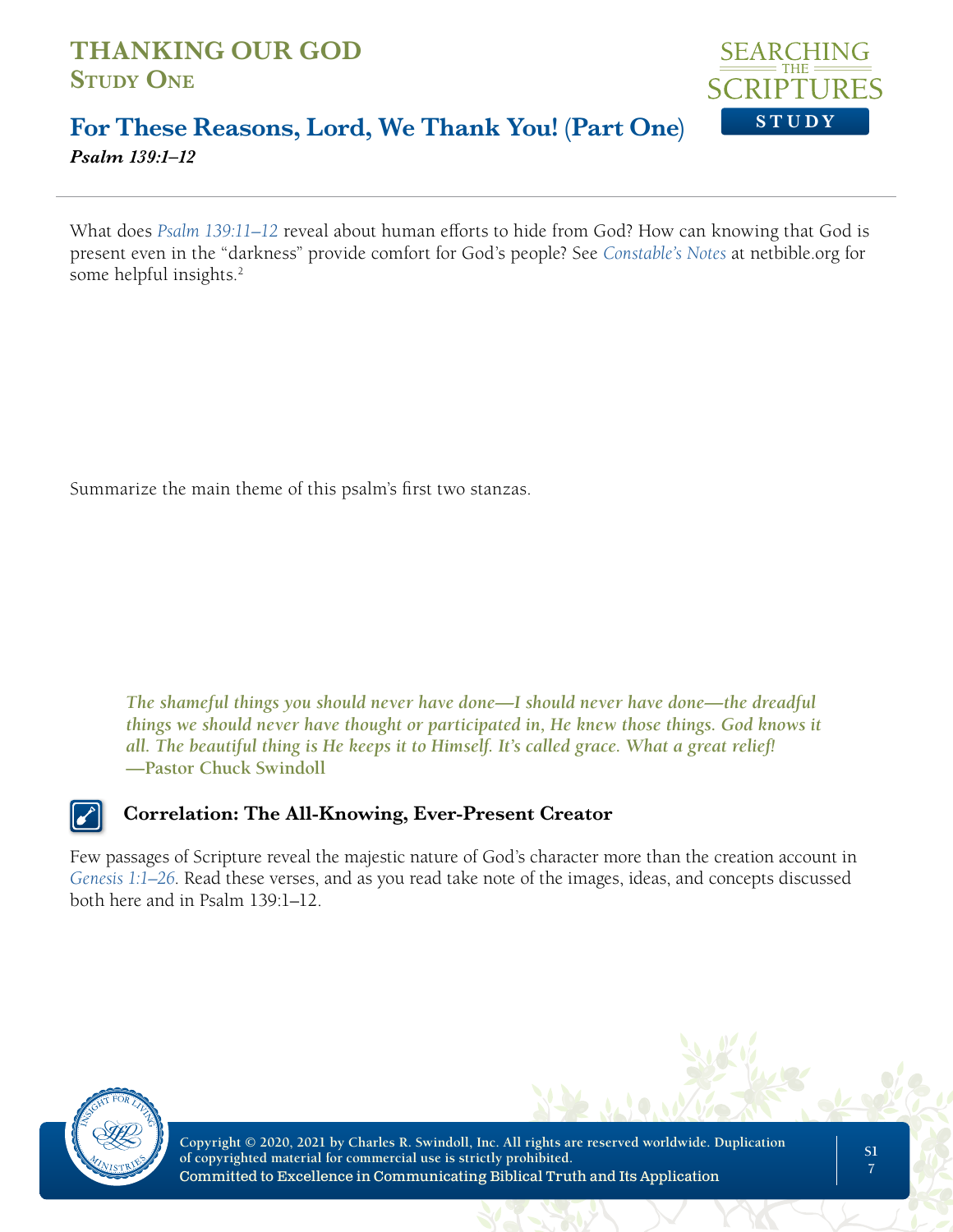

#### **For These Reasons, Lord, We Thank You! (Part One)** *Psalm 139:1–12*

Now jump over to *Colossians 1:15–20*. What role did Jesus the Son have in creation?

How does seeing God as the creator of the universe clarify Psalm 139's picture of His omniscience and omnipresence?

Understanding that we serve the all-knowing, ever-present creator God is a powerful idea. But how should knowing this affect our day-to-day lives? How can we apply the timeless truth that God is both omniscient and omnipresent?



#### **Application: Thanking God for Who He Is**

As we look to the application of Psalm 139:1–12, consider these words from Pastor Chuck:

*This Thanksgiving—rather than just pondering the things for which you are grateful—I urge you to solemnly and reverently and gratefully acknowledge your thankfulness for God Himself . . . that He is God . . . and by His grace, He came to your rescue by sending His Son Jesus to die on the cross. He knows you completely. He loves you unconditionally. Thank Him.* **—Pastor Chuck Swindoll**